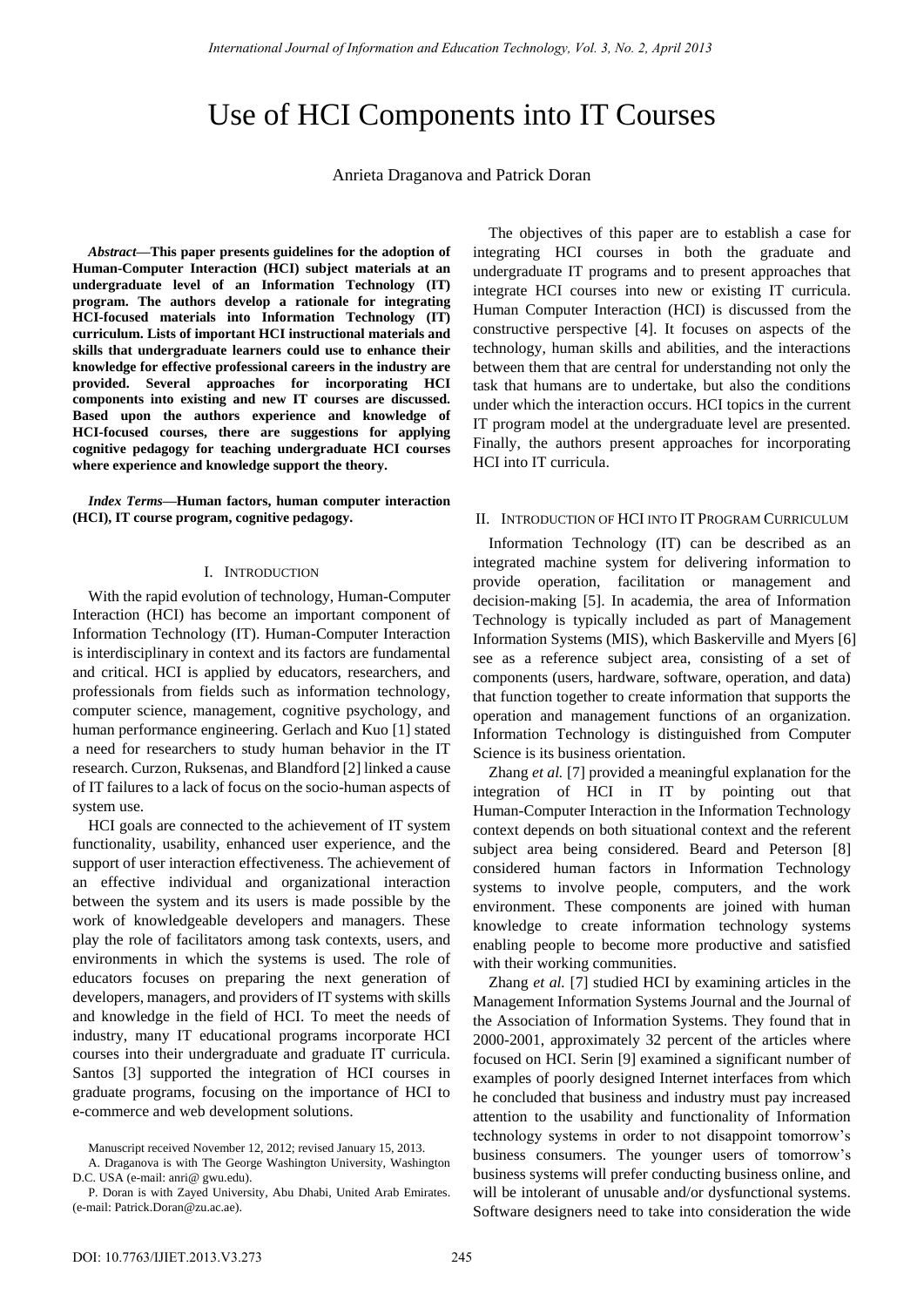range of behavioral needs of people using the Internet [10].

System usability and the user's needs are expected to become a main priority for the highly experienced software designers [11]. Human computer interaction needs to be better understood in order to achieve successful implementation into IT systems. Much of the demand for the increasing integration of HCI into IT systems comes from rapidly developing industries. Analysts and software developers spend a great deal of time with users to define decision making and informational needs. Information Technology systems are very complex, forcing IT staff to develop approaches that use iterative feedback from users on the usability and functionality of the system in order to be seen as being strategic rather than operational.

# III. HUMAN COMPUTER INTERACTION TOPICS IN THE IT PROGRAM MODEL

In this part of the study, the authors will try to demonstrate the uniqueness of the Human Computer Interaction topics relevant to the IT model program. In this subject area, it is initially important to understand the basic HCI curriculum developed by the Association for Computing Machinery, (ACM) [12]. The Association for Computing Machinery is an association of academic and practitioner computing specialists. According to the ACM, the content of computer human interaction (CHI) curriculum includes: Context and use of computers; Application of computers; Human characteristics; Communication, language, and interaction; Computer systems and interface; Design and implementation methods; and Project presentations.

This computer human interaction curriculum includes a special interest group (SIG) on computer human interaction (CHI) that addresses its own model program [13]. This model program presents the design, evaluation, and implementation of interactive computing for users (humans) and the phenomena surrounding them. HCI researchers and educators are interested in understanding the variables, relationships and impact of technology interaction with humans within a managerial or organizational setting using empirical evidence. This understanding allows IT developers to create more usable technological systems, making IT users more productive and satisfied with their IT systems. It helps to increase organizational effectiveness, and to provide IT researchers with enhanced knowledge of how to extend and enhance user interface in the organizational context in which HCI takes place.

The HCI, from a user's point of view, is a computer user interface of the system that the user sees and works with to achieve their given tasks. The IT project managers' views and those of the users can differ a great deal from each other. To avoid any confusion, the authors of the paper treat HCI to be a broad area that includes developers and users. In their research framework, Zhang and Li [14] point out five components: Human, Technology, Interaction, Context, and Task where technology can be defined as including hardware, software, applications, data, information, knowledge, and support. Zhang and Li's framework can be helpful to organize HCI concepts within the IT curriculum.

### IV. APPROACHES TO INCORPORATE HCI INTO IT **CURRICULUM**

The authors of this paper present a brief review of the Association of Information Systems (AIS) (1997) undergraduate model program [15] and then present approaches for integrating HCI into the undergraduate IT curriculum. IT educators use the suggested undergraduate model program as a basis in creating their own educational IT curricula, and these suggested program models contain core courses which are periodically updated [16]. The approaches we suggest are helpful for integrating HCI into IT programs, and most include the following core courses from the 2005 Model Curriculum, as shown in Table I:

| <b>TABLE I: 2005 MODEL CURRICULUM CORE COURSES</b> |  |                                      |
|----------------------------------------------------|--|--------------------------------------|
| <b>Fundamentals</b><br>of                          |  | Information IT Hardware and Software |
| <b>Systems</b>                                     |  |                                      |
| Networks and Telecommunication                     |  | Programming                          |
| Data, File, and Object Structures                  |  | Information Systems Theory and       |
|                                                    |  | Practice with DBMS                   |
| Analysis and Logical Design                        |  | Physical Design and Implementation   |
|                                                    |  | with DBMS                            |
| Project Management and Practice                    |  | e-Business Strategy, Architecture,   |
|                                                    |  | and Design                           |

The ACM model curriculum helps universities to establish their own undergraduate and graduate IT programs based on their learner population, instructor capabilities, and the needs of the local business and industry. It is expected that each educational institution can offer new options in teaching, learning, working, and technology management so students can choose a career track to pursue. The problem becomes the integration of HCI into the current IT program. New requirements must be established and old requirements modified or eliminated in order to identify core courses, and at the same time to avoid conflict regarding the number of required credit hours.

The procedure for an IT department to incorporate HCI into its undergraduate program is certainly not easy. The authors suggest a developmental approach to the integration of HCI into the IT undergraduate program. The following stages are suggested:

- 1) Initiate IT programs with courses that are already HCI focused;
- 2) Adapt courses such as Management Information Systems that include many managerial and human factors that can easily lend themselves to integration;
- 3) Create an individual course solely covering HCI;
- 4) Develop an elective course in HCI to orient undergraduates, with the course developed with guidelines from outside accrediting institutions and professional associations at the national level.
- 5) Develop and offer different elective courses in HCI that focus on industry, interdisciplinary cooperative collaboration, and system usability.

The HCI course focusing on industrial experience would invite speakers from industry to talk about digital design content. Student projects would be presented to and judged by industry professionals.

The HCI course focusing on interdisciplinary cooperative collaboration would focus on screen design, HCI theory, and principles of graphic design. This would include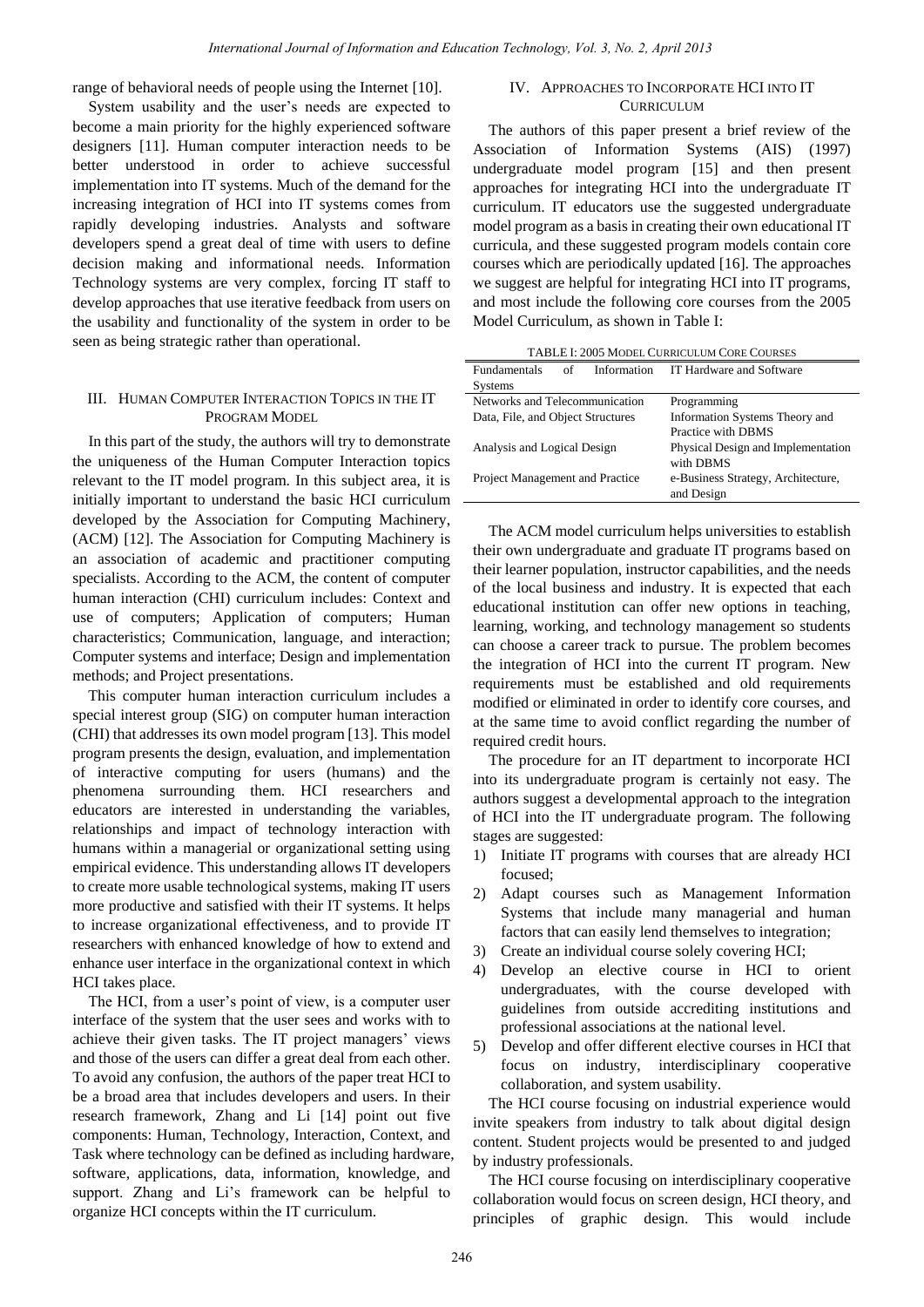undergraduates from graphics design, cognitive science, and business [17].

The HCI system usability course would focus on e-commerce by creating business models that connect to system design. The School of Information and Library Science at the University of North Carolina in Chapel Hill offers such an alternative graduate degree in information science. There are no similar degrees offered in the undergraduate programs. Their program focuses on the analysis of the user-centered system, user interface and human-computer interaction and it has the option of development of an individual project that relates to HCI context. A graphic depiction of the model is showing in the following Fig. 1.



Fig. 1. Model for developing HCI in the curriculum.

### V. DEVELOPMENT OF HCI INTEGRATION INTO THE IT PROGRAM

Instead of replacing entire courses in the IT program with HCI courses, we suggest that HCI instructional material be incorporated into the IT model course program in two possible ways: integration of HCI within a mandatory IT course, or the creation of a separate HCI course. The approach is to incorporate HCI elements into the body and instructional material of the course. The instructional materials would be about human factors and HCI segments. The HCI part of each chapter could well be at the beginning of the chapter to capture the attention of the learner and draw them into the course. It might also be beneficial or motivating to begin the chapter with a component on computer anxiety. If learners are experiencing computer anxiety, perhaps dealing with it in the beginning may help to alleviate the effect, and set the mood for a moderate, yet informative semester. The inclusion of HCI in required courses is important. Suggested candidate courses for incorporating HCI components into existing IT curricula could be Programming courses (including Web Development, Multimedia Design, and so on), Management Information Systems, and System Analysis and Design.

### VI. PROGRAMMING-ORIENTED HCI COURSE

The goal of incorporating HCI into programming courses is to train and teach future analysts and programmers. The emphasis of programming courses is on functionality, effectiveness, and syntax. Components like readability and usability were and are seldom used and taught for assessment. As a result, it is no surprise that users are often not satisfied with software products that programmers produce.

The latest language upprades for VB.NET tried to standardize the resultant generated interfaces which are considered as a positive feature, but it creates constraints for the flexibility of those interfaces that is noted as a negative feature. Software specialists need to ensure that the interfaces generated by their software are flexible and usable. Structured-programming techniques do not help guarantee usability, but only maintainability of code. There is an ongoing need for documentation to support the maintainability of code. Each programming course needs to contain at least three HCI-driven parts; the first covering HCI principles and guidelines, the second covering maintainability of code, and the third covering the usability of the coded program. HCI principles and standards need to be taught and software products should be assessed on how well the software complies with these standards.

#### VII. INDUSTRY-ORIENTED HCI COURSE

The industry-oriented HCI course would be included in an undergraduate program, and would offer students the exposure to industry-focused experience in the form of presentations and seminars by guest speakers from industry. Such seminars would teach students to experience the challenges in designing interfaces for small Personal Digital Assistant (PDA) devices or mobile devices. Students would work in groups to develop and design systems, focusing on the production of new digital content for the wireless systems.

The students would create and deliver a final presentation of the design and implementation of the new system. Invited guests to these final presentations could be business people in the electronics industry, mobile Internet Service Provider (ISP), content specialists, venture capitalists, and intellectual property lawyers [18]. Venture capitalists could judge and assess the projects of the graduates and corporate sponsors could assist students to bring their creations to the market. Universities can benefit from the revenue stream and the students can get excellent job opportunities right before graduation.

The interdisciplinary collaborative courses allow students from business, cognitive science studies, and graphic design to participate and gain experience in HCI courses and laboratories. Students from different cognitive sciences bring knowledge in computer science, linguistics, philosophy, psychology, neuroscience, system and cognitive engineering. This understanding of human factors improves the design